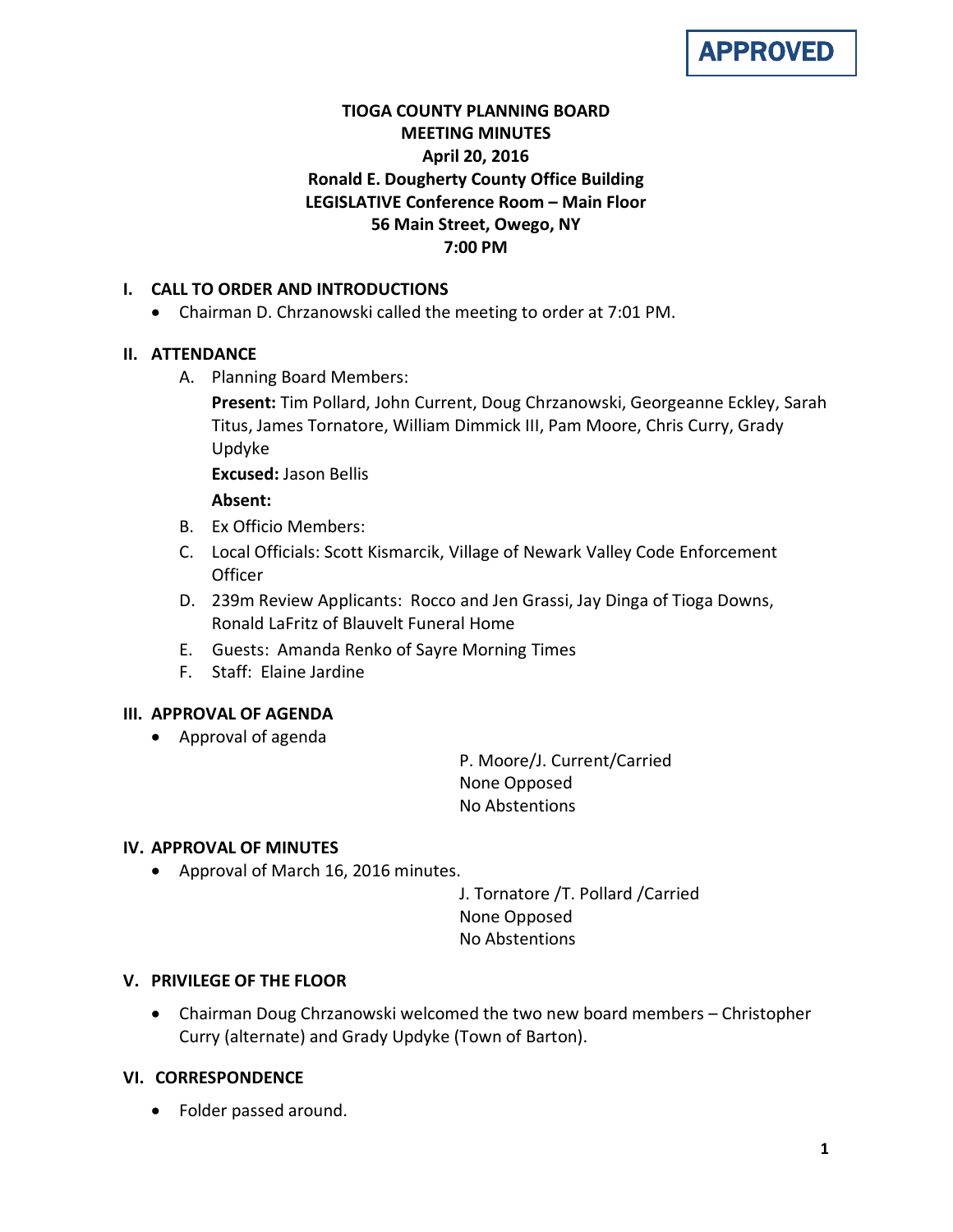#### **VII. NEW BUSINESS**

#### **A. 239 Reviews**

### **1. County Case 2016-010: Village of Newark Valley, Site Plan Review, Grassi**

The applicant wishes to establish and ice cream store and also display a few used cars for sale on this property. The applicant will utilize the existing building on site. The two uses will not be conducted simultaneously as the applicant plans to have the display cars for sale only when the ice cream store is closed for the season.

The applicant will utilize the village's municipal water system and existing septic system. The neighborhood contains a mixture of commercial and residential uses.

Both the ice cream store and the sale of used cars conducted in different seasons are appropriate uses for this site and building. It is beneficial to the Village of Newark Valley that someone occupies this building and keeps it maintained and the property productive.

Staff recommends approval of the site plan review with the condition of review and approval of NYS DOT Region 9 Site Plan Review Committee.

Scott Kismarcik and Rocco Grassi updated TCPB members that Scott Vergason of NYS DOT Region 9 had responded saying that nothing can be placed in the NYS DOT Right of Way. R. Grassi stated he will comply with this requirement.

#### **Motion to recommend approval of the Site Plan Review:**

| J. Current/P. Moore/Carried |                  |
|-----------------------------|------------------|
| Yes                         | q                |
| Nο                          | n                |
| <b>Abstention</b>           | 1 (J. Tornatore) |

#### **2. County Case 2016-011: Town of Nichols, Area Variances, Tioga Downs, LLC**

The applicant is requesting area variances to grant relief from both the Town of Nichols sign height regulation, which is 20 feet in all zoning districts, as well as from sign size, which is restricted to 50 square feet for freestanding signs, to erect an on premise, digital bulletin board.

The proposed free-standing billboard is to be 40 feet high above final grade and the size of one face of the two-sided sign will be 341 square feet. The sign is to be placed near State Route 17, in front of the main entrance to the facility. See site plan for exact location.

E. Jardine presented the answers to the five area variance considerations, summarizing that while the relief requested is significant, there will be little impact to the already commercial area and Business zoning district, so the economic benefit outweighs the impact.

Staff recommends approval of the Area Variances with the condition that NYS DOT Region 9's Site Plan Review Committee reviews and approves of proposal.

**Update** – NYS DOT Region 9 has since reviewed and provided comment on this case saying that, from NYS DOT regulation ADVERTISING SIGNS ADJACENT TO INTERSTATE AND PRIMARY HIGHWAY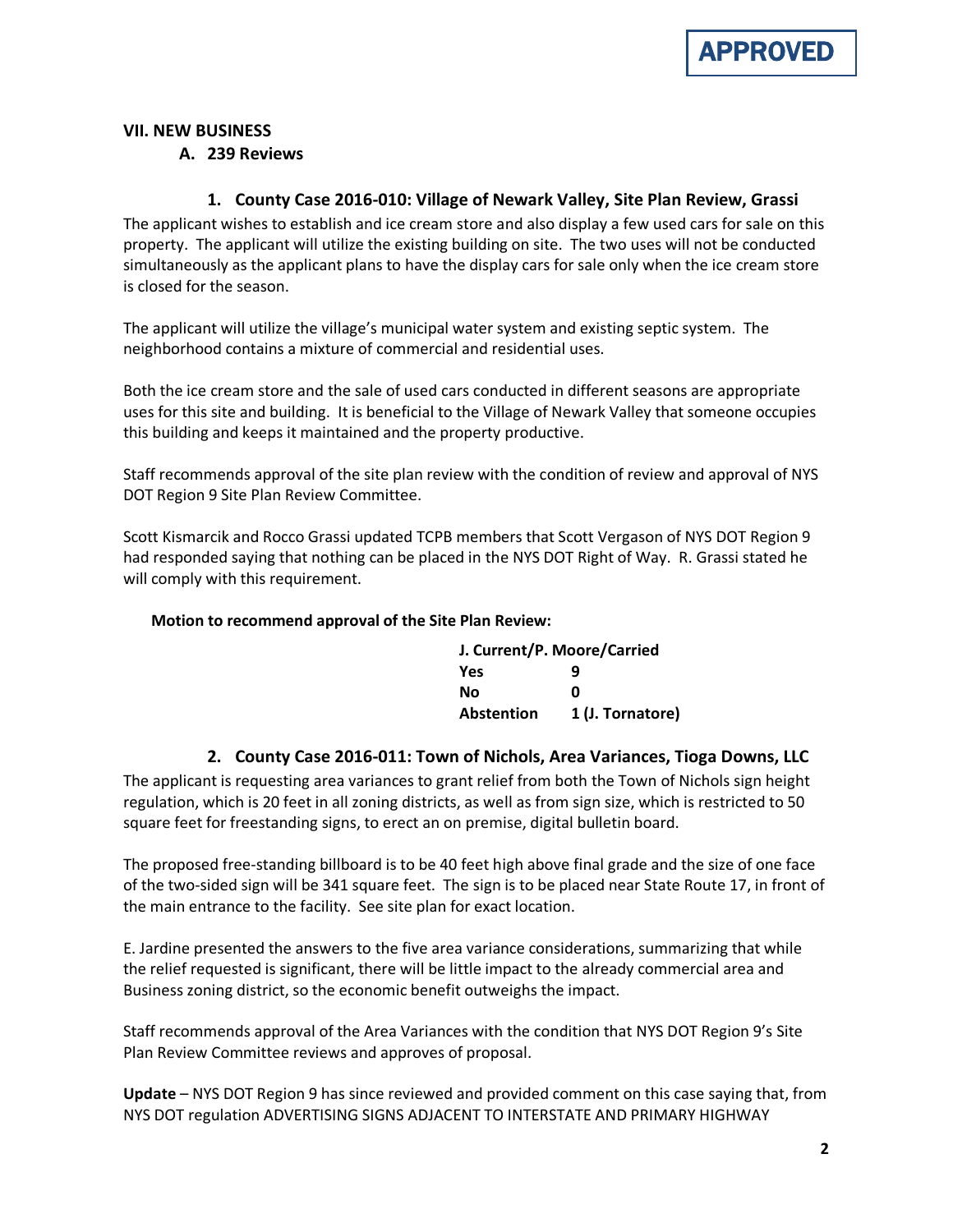SYSTEMS 150.13 (c)(1)(i), on-premise signs must be located within 50 feet of the regularly used buildings or parking lots. Tioga Downs is proposing the sign location to be about 80 feet from their building, leaving a 30 foot gap.

The Town of Nichols Zoning Ordinance does not contain setback restrictions for any kind of sign, leaving the TCPB jurisdiction to just the area variances for height and size.

Jay Dinga then stated that the sign person they utilize on a regular basis has never heard of this DOT regulation. E. Jardine responded that at first she was in agreement with this summation, however, the NYS DOT staff, Scott Vergason has cited an exact regulation from NYS DOT laws, making it appear to be official.

**Q. G. Eckley** – Can we table this case since this information has not been finalized? **A. E. Jardine** – No because first we will run over the 30-day timeframe, and second – this becomes a local issue since this Board has jurisdiction over only the height and size of sign.

E. Jardine then gave the board two options for a recommendation. One is to update the second condition to say that all three parties (Tioga Downs, NYS DOT and Town of Nichols ZBA come to a mutual agreement on sign location. The second is to make a recommendation for Approval with Modification, to comply with the DOT regulation and force the Town of Nichols to override with a supermajority.

**Q. D. Chrzanowski** –It looks like the line of sight from the west-bound lane will be hidden by a stand of trees in front of the proposed billboard placement. You might want to have someone look at that again in regards to billboard placement. **A. J. Dinga** – Will do.

**Q. S. Titus** – I see that NYS DOT has standards for brightness and flashing/animation. Will this billboard comply? **A. E. Jardine** – This billboard will be owned and operated by Park Outdoor Advertising and they always comply with NYS DOT standards.

**Q. C. Curry** – I also see that NYS DOT has standards for billboard size. Will this billboard comply? **A. E. Jardine and J. Dinga** – Again, Tioga Downs and Park Outdoor will comply with NYS DOT standards.

### **Motion to recommend approval of the Area Variances with the updated condition noted:**

| S. Titus/W. Dimmick, III / Carried |    |  |
|------------------------------------|----|--|
| <b>Yes</b>                         | 10 |  |
| No                                 | n  |  |
| <b>Abstention</b>                  | n  |  |

# **3. County Case 2016-012: Village of Waverly, SUP/SPR, Blauvelt Funeral Home**

The applicant wishes to replace the current double-faced ground sign with a new ground sign – the top part will be double-faced illuminated from within, and the bottom part, which is LED digital, will be on one side only. See attachments for details. The neighborhood contains commercial uses nearby.

Uses within PUD zoning districts are allowed to vary from regulation restrictions stated in the other village zoning districts. The replacement of this sign is a business decision, and the proposed specifications of the new sign are well within reasonable limits compared with the regulations stated in the Village of Waverly zoning code in districts other than the PUD. It will have no impact on this commercial area. NYS DOT Region 9 has no concerns with this case.

Staff recommends approval of the Special Use Permit/Site Plan Review.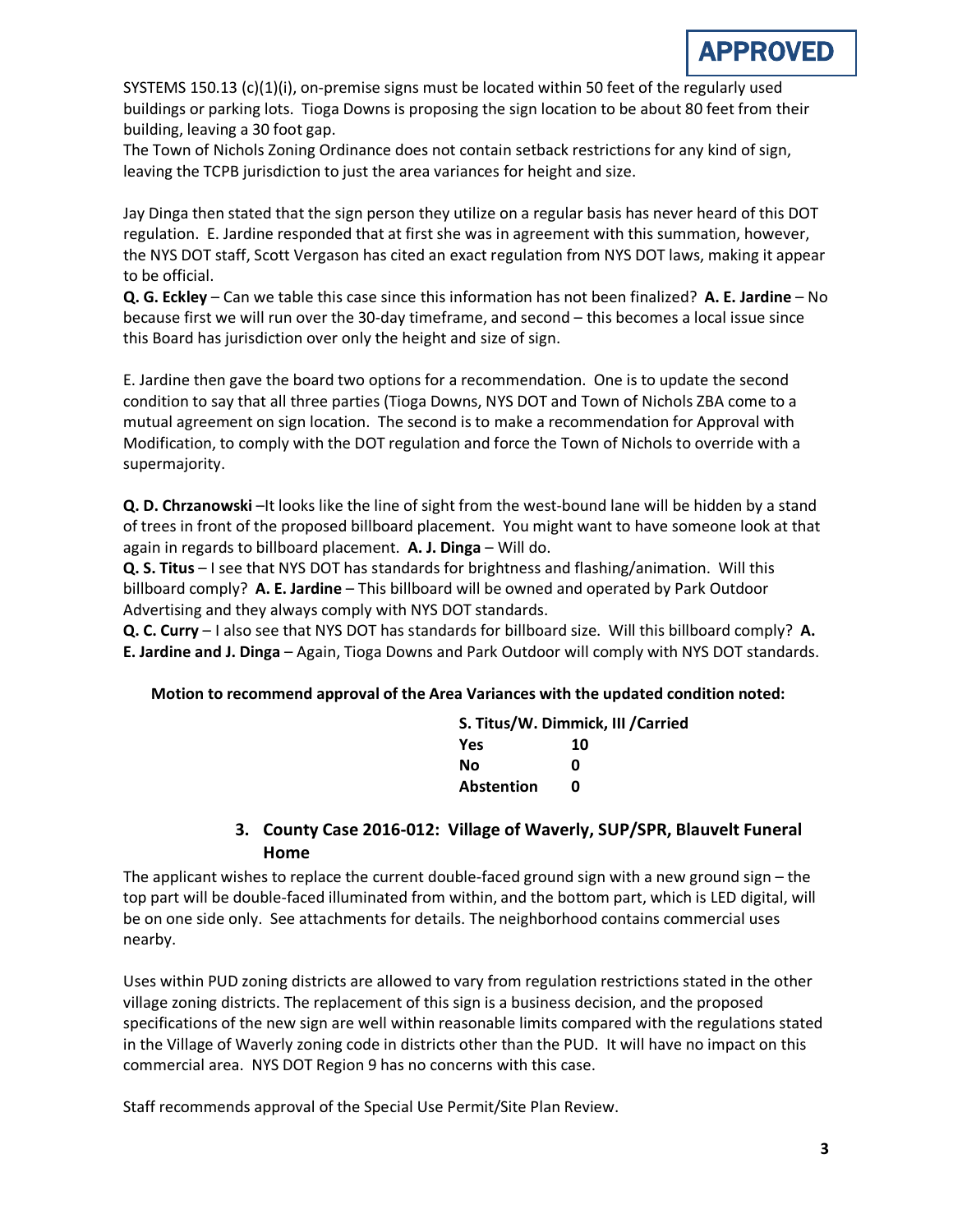

**Q. D. Chrzanowski** – Will this sign be lit 24/7 and will it be bright at night? **A. R. LaFritz** – This is strictly a commercial area so there should be no impact with it being lit at night. However, if it does become a problem, we can always turn the lighting off at night.

**Q. P. Moore** –How often will the message in the digital message center be changed? **A. R. LaFritz** – Day to day or week to week. Not that often.

**Q. D. Chrzanowski** – Will the sign lighting be dimmed at night? **A. R. LaFritz** – Whatever the standard is we'll comply. Also, the sign's top part is internal fluorescent bulbs. Only the lower part is the digital message center.

### **Motion to recommend approval of the Special Use Permit/Site Plan Review:**

| W. Dimmick, III/J. Current / Carried |    |  |
|--------------------------------------|----|--|
| <b>Yes</b>                           | 10 |  |
| Nο                                   | n  |  |
| <b>Abstention</b>                    | n  |  |

#### **VIII. REPORTS**

- A. Local Bits and Pieces
	- **1. Town of Candor J. Bellis** 
		- Not in attendance.
	- **2. Town of Nichols**  P. Moore
		- The Crown Cork & Seal building is going up fast.
	- **3. Town of Berkshire T. Pollard** 
		- No report.
	- **4. Town of Tioga –** D. Chrzanowski
		- No report.
	- **5. Village of Waverly** W. Dimmick III
		- No report.
	- **6. Village of Owego** G. Eckley
		- No report.
	- **7. Town of Newark Valley S. Titus**
		- No report.
	- **8. Village of Newark Valley – J. Tornatore**
		- No report.
	- **9. Town of Owego** J. Current
		- No report.
	- **10. Town of Barton** G. Updyke
		- No report.